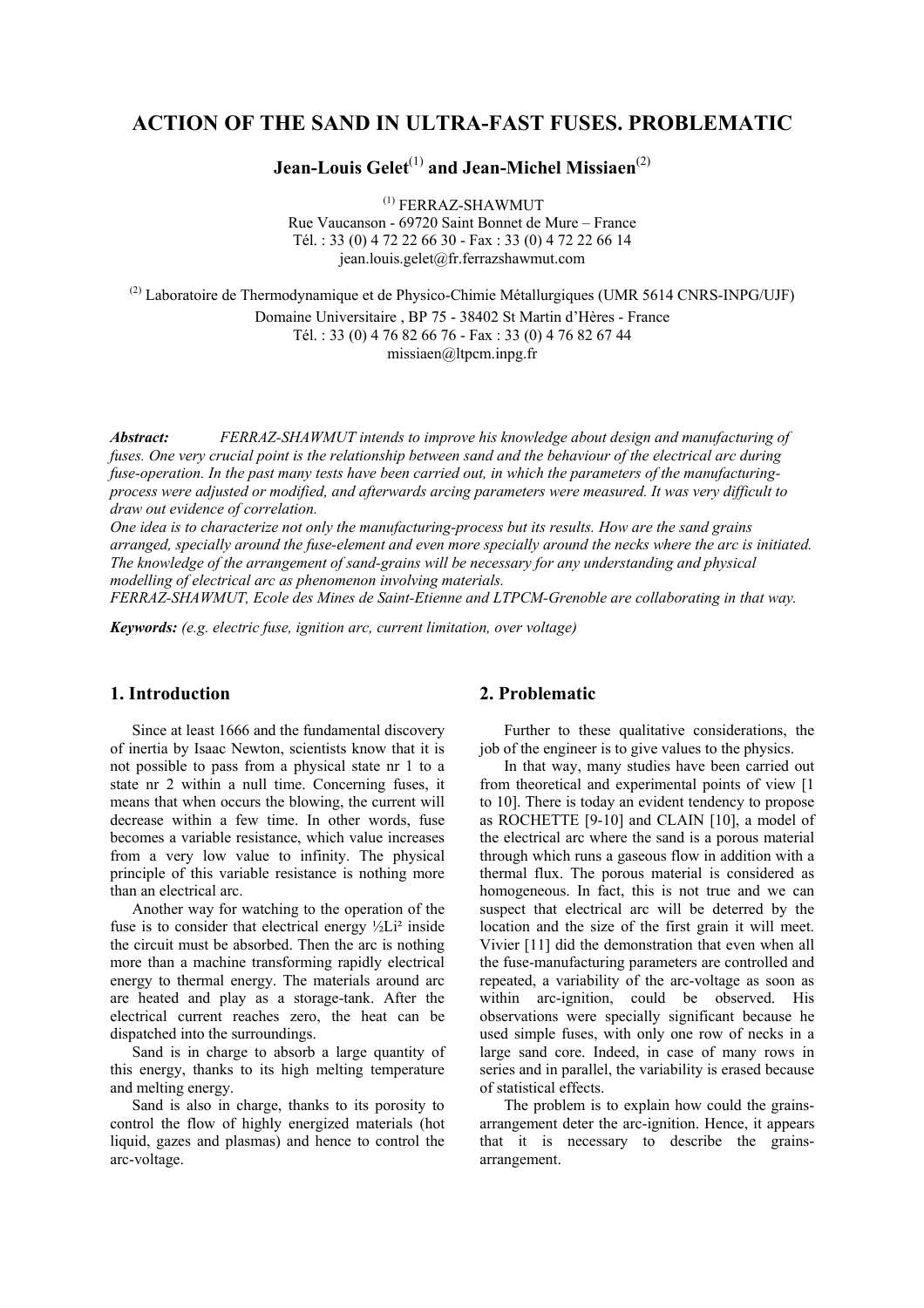## **3. Characterizations of the sands:**

Particular materials are very common on the surface of the earth and used in many industrial and human activities. Without any order, we can quote as examples : sands (of course), seeds (corn, rice, beans, nuts), medical powders, washing powders, woodsawdust, concrets, etc… Nevertheless, scientists have not yet found the models in order to describe their behaviour and even more, they have not yet a good understanding of their behaviour.

When we try to characterize powders or sands, a triple question is asked :

- do you want to characterize the grains (their shape, their size, their material...)?
- do you want to characterize the sand as a continuous material (quasi-solid when it is motionless and quasi-liquid when it is moving)?
- do you want to characterize the arrangement of the grains within a quasi-solid state ?

#### **3.1. Characterization of the grains :**

Sand grains can be characterized by their material(s), including the purity of this material and eventually the presence of two or several materials.

They can be also characterized by the size, or better by the size-distribution of the grains.



Fig.1 : usual cumulative distributioncurve for sand

The document API - Recommended Practice 58 gives a chart allowing to class grains versus two parameters so called sphericity and rondicity :



Fig.2 : chart of rondicities and sphericities according to API 58.

#### **3.2. Characterization of sand as continuous material :**

Two series of parameters could be used in order to characterize sands as continuous materials. Some of these parameters consider sands as quasi-solids :

- permeability (measurement of the velocity of a gaseous or liquid flow through a porous material),
- measurement of the shear-stress (Jenike-cell).



Fig.3 : Principle of Jenike-cell : a twoparts-box is filled with powder. Then it is submitted to shearing-strains.

Other parameters consider sands as quasi-liquid : flow-rate and angle of repose.



Fig.4 : measurement of flow-rate and angle of repose.

## **3.3. Characterization of the arrangement of the grains within a quasi-solid state :**

New developments in picture-analysis allow to better characterize the arrangements of granular materials. We can quote the works carried out by SERRA [11-12] and JL CHERMANT *et all*. [13-14- 15]. FERRAZ-SHAWMUT also carried out studies with help from high-school laboratories [16-17-18].

The method of characterization consists in three steps :

- 1. preparation of the sample,
- 2. SEM-micrographs and picture-treatment,
- 3. mathematical analysis.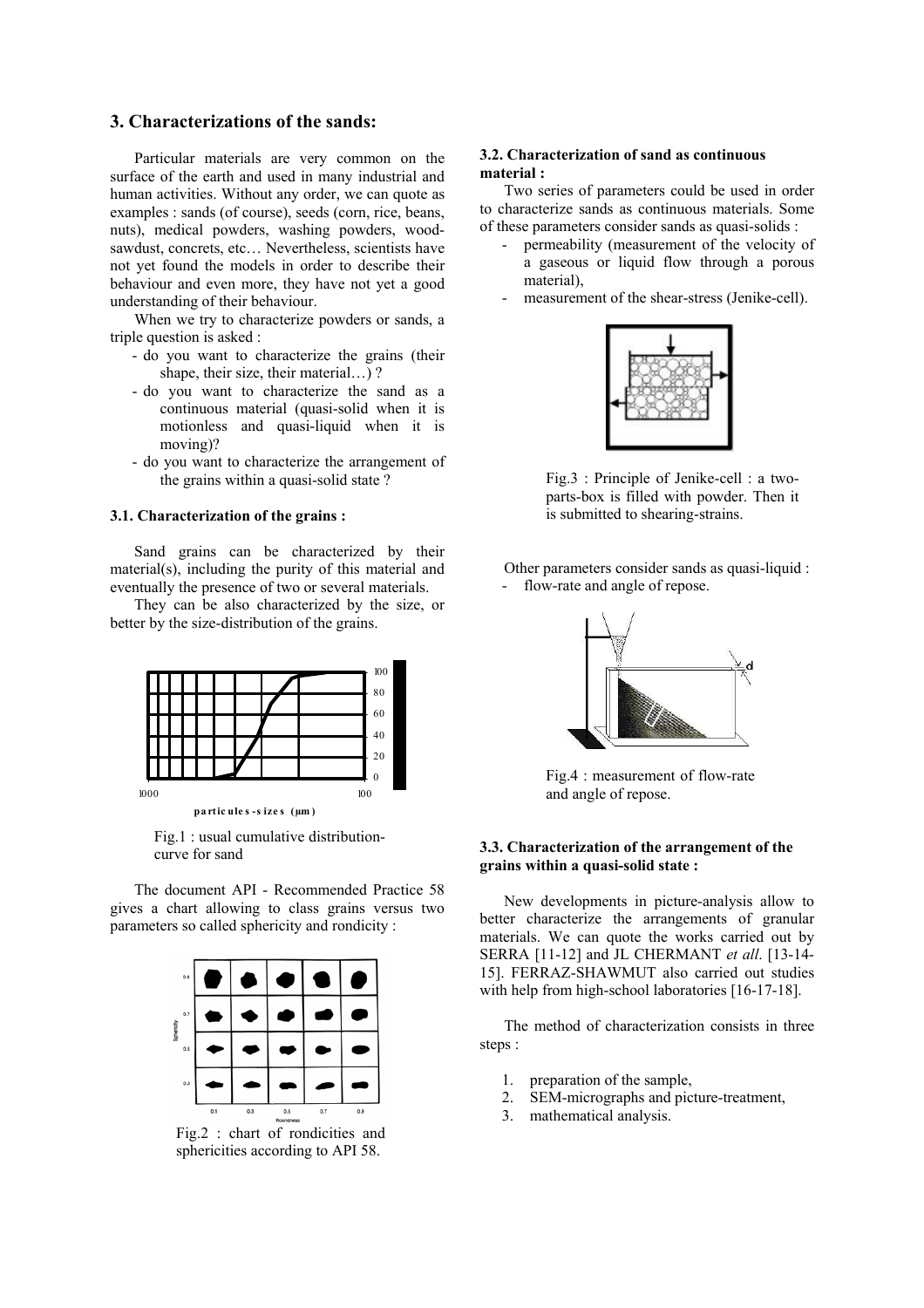#### **3.3.1. Preparation of the sample :**

Sand-cores are compacted in containers (in fact ceramic fuse-bodies) and then agglomerated with water-glass according to the usual industrial manufacturing-process. As made, sand cores present a porosity and their cohesion is not sufficient for any further mechanical operation. It is the reason why, the core is impregnated with a epoxy resin. Impregnation allows the core to be cut and polished without risk of breaking. Note that, for the time being, no fuse element are added to sand-core.

#### **3.3.2. SEM-micrographs and picture-treatment :**

The samples are observed by back scattering electrons microscopy. In comparison with optical microscopy, this method allows to improve the contrast between the two phases, i.e. silica and resin.



Fig.5 : SEM-micrograph.

Afterward, the quality of the picture is not sufficient to proceed to mathematical analysis. The first SEM-picture has to be transformed into a binary picture, with only black or white spots.



Fig.6 : binary picture.

And then, grains have to be separated from each others. Filtering and thresholding of the binary picture are necessary to get a workable picture from the point of view of mathematical analysis. An algorithm for automatically partition of phases has been used. Unfortunately a final "manual" operation cannot be avoided.



Fig.7 : pictures with separated grains.

#### **3.3.3. Mathematical analysis:**

Anybody could believe that the distribution of the grain-sizes will be homogeneous inside a container. But, with a minimum of consideration, it will appear that from the bottom to the top of the container, maybe will occur some segregation between big and large particles. In fact, reality is out of this evidence and we can observe clusters or lines of particles of comparable sizes.



Fig.8 : SEM-micrograph showing clusters of big grains and clusters of little ones.

Hence, it is very interesting to go further from the simple compacity for characterizing the grainarrangement. What is generally proposed is to consider following parameters :

length between intercepts (intercepts are counted along a line, each time that the line goes inside a grain).



Fig.9 : Definition of intercept. Along the line, we meet two inputs in the grains, i.e. two intercept. Distance between these two intercepts will be considered.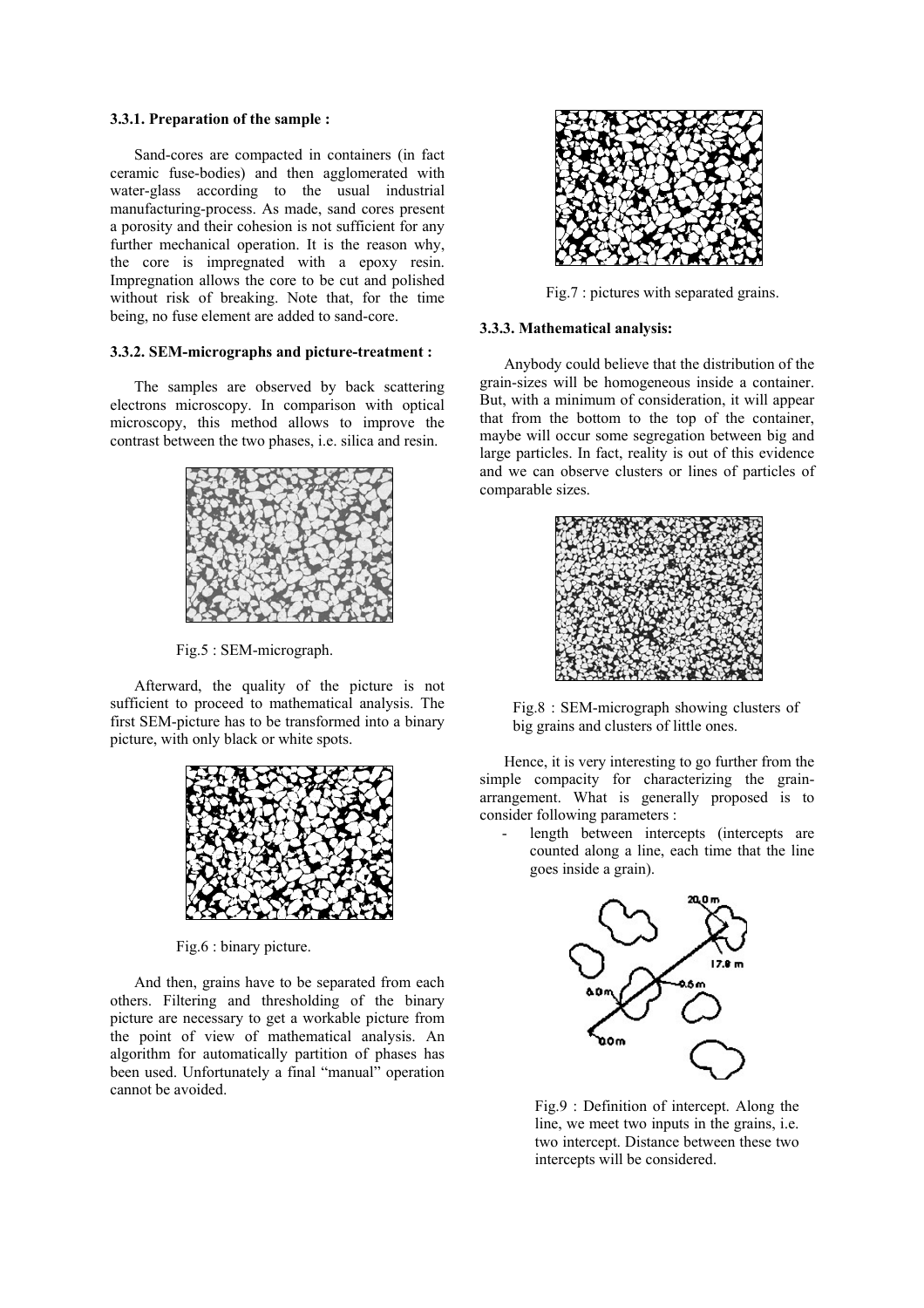- surface-ratio of the grains to the total area,
- quantity of objects per surface-unit.

Just considering the length of intercepts (or the surface-ratio, or the number of objects) is not sufficient, even if statistical calculations such as mean value, standard-deviation or distribution-curve are done.



Fig.10 : usual distribution-curve for intercept-lengths.

Solution is to carry out a standard-deviationanalysis. It consists in calculating the value of the parameter on sub-areas, all sub-areas constituting a partition of the total one. All the values measured on the sub-areas are used for calculating a mean and a standard-deviation. By making variations of the size of the sub-areas, we get the curve of the standarddeviation versus the size of the sub-areas.



Fig. 11 : Principle of the successive sharing of the total area to sub-areas.

Standard-deviations (or variances) are then plotted versus the size of the sub-areas. That gives curves which are characteristic of the arrangement of the grains within the sample.



Fig. 12 : Curve of the standard-deviation-analysis for surface-area.

#### **3.3.4. Comments:**

Let us consider the parameter "surface area". See fig. 12.

For low sizes of sub-areas, standard-deviation doesn't depend on the size of sub-area. It just depends on the global porosity of the sample.

For bigger sizes of sub-areas, it is possible to demonstrate that standard-deviation is as the inverse of the size.

The curve is composed with two linear parts. Crossing of the two lines is a characteristic point called the "range of the curve".

Let us now have a look to the same analysiscurve for intercept-lengths.



Fig. 13 : Curve of the standard deviationanalysis for intercept-lengths.

Evidence is that we find again some identical lines, but for the very largest sub-area sizes, a new flat stage appears.

The interpretation of this is that the parameter "surface-area" is constant over the all global surface, but the parameter "intercept-length" may vary from one region to the other one of the global area. It is a "measure" of the clusters of big and little grains.